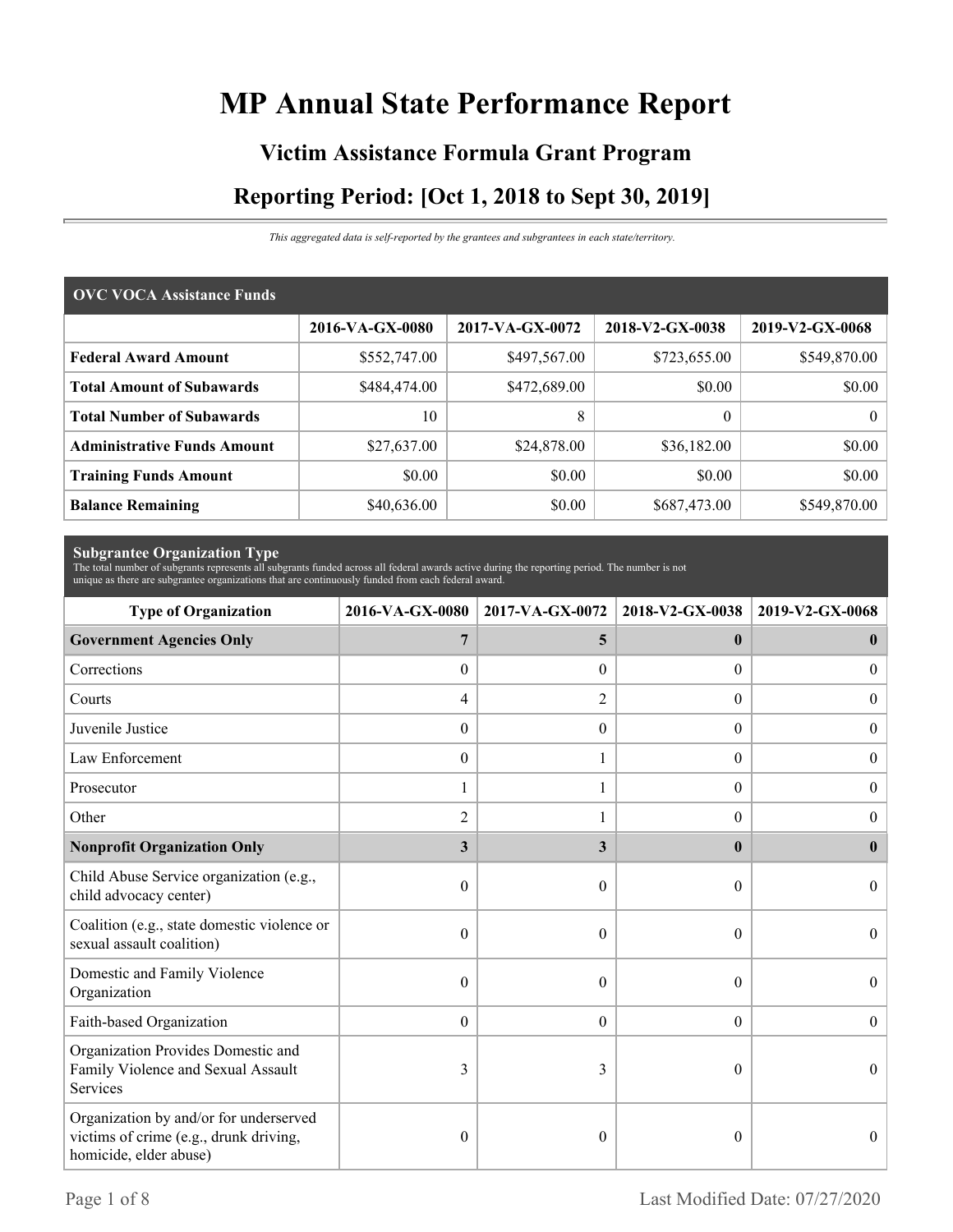| Sexual Assault Services organization<br>(e.g., rape crisis center)                                        | $\mathbf{0}$     | $\theta$         | $\theta$         | $\overline{0}$   |
|-----------------------------------------------------------------------------------------------------------|------------------|------------------|------------------|------------------|
| Multiservice agency                                                                                       | $\boldsymbol{0}$ | $\boldsymbol{0}$ | $\boldsymbol{0}$ | $\boldsymbol{0}$ |
| Other                                                                                                     | $\boldsymbol{0}$ | $\overline{0}$   | $\boldsymbol{0}$ | $\boldsymbol{0}$ |
| <b>Federally Recognized Tribal</b><br>Governments, Agencies, and<br><b>Organizations Only</b>             | $\boldsymbol{0}$ | $\bf{0}$         | $\bf{0}$         | $\bf{0}$         |
| Child Abuse Service organization (e.g.,<br>child advocacy center)                                         | $\boldsymbol{0}$ | $\theta$         | $\boldsymbol{0}$ | $\overline{0}$   |
| Court                                                                                                     | $\boldsymbol{0}$ | $\overline{0}$   | $\overline{0}$   | $\boldsymbol{0}$ |
| Domestic and Family Violence<br>organization                                                              | $\boldsymbol{0}$ | $\theta$         | $\theta$         | $\boldsymbol{0}$ |
| Faith-based organization                                                                                  | $\boldsymbol{0}$ | $\boldsymbol{0}$ | $\boldsymbol{0}$ | $\boldsymbol{0}$ |
| Juvenile justice                                                                                          | $\boldsymbol{0}$ | $\overline{0}$   | $\boldsymbol{0}$ | $\boldsymbol{0}$ |
| Law Enforcement                                                                                           | $\boldsymbol{0}$ | $\theta$         | $\overline{0}$   | $\mathbf{0}$     |
| Organization provides domestic and<br>family violence and sexual assault<br>services                      | $\boldsymbol{0}$ | $\mathbf{0}$     | $\theta$         | $\overline{0}$   |
| Prosecutor                                                                                                | $\boldsymbol{0}$ | $\overline{0}$   | $\overline{0}$   | $\boldsymbol{0}$ |
| Sexual Assault Services organization<br>(e.g., rape crisis center)                                        | $\mathbf{0}$     | $\theta$         | $\theta$         | $\overline{0}$   |
| Other justice-based agency                                                                                | $\boldsymbol{0}$ | $\overline{0}$   | $\boldsymbol{0}$ | $\boldsymbol{0}$ |
| Other agency that is NOT justice-based<br>(e.g., human services, health, education)                       | $\boldsymbol{0}$ | $\overline{0}$   | $\theta$         | $\boldsymbol{0}$ |
| Organization by and/or for a specific<br>traditionally underserved community                              | $\boldsymbol{0}$ | $\theta$         | $\theta$         | $\overline{0}$   |
| Organization by and/or for underserved<br>victims of crime (e.g., drunk driving<br>homicide, elder abuse) | $\mathbf{0}$     | $\mathbf{0}$     | $\theta$         | $\overline{0}$   |
| Other                                                                                                     | $\boldsymbol{0}$ | $\boldsymbol{0}$ | $\boldsymbol{0}$ | $\boldsymbol{0}$ |
| <b>Campus Organizations Only</b>                                                                          | $\pmb{0}$        | $\bf{0}$         | $\bf{0}$         | $\bf{0}$         |
| Campus-based victims services                                                                             | $\boldsymbol{0}$ | $\boldsymbol{0}$ | $\overline{0}$   | $\boldsymbol{0}$ |
| Law enforcement                                                                                           | $\boldsymbol{0}$ | $\boldsymbol{0}$ | $\boldsymbol{0}$ | $\boldsymbol{0}$ |
| Physical or mental health service<br>program                                                              | $\boldsymbol{0}$ | $\overline{0}$   | $\overline{0}$   | $\boldsymbol{0}$ |
| Other                                                                                                     | $\boldsymbol{0}$ | $\overline{0}$   | $\overline{0}$   | $\boldsymbol{0}$ |
| <b>Total Number of Subawards</b>                                                                          | 10               | $\bf{8}$         | $\bf{0}$         | $\boldsymbol{0}$ |

\*This number is not unique across fiscal years as there are subgrantee organizations that are funded from multiple federal awards.

| <b>Subaward Purpose</b><br>A single SAR can select multiple purposes. Numbers are not unique |                                                                 |  |
|----------------------------------------------------------------------------------------------|-----------------------------------------------------------------|--|
|                                                                                              | 2016-VA-GX-0080 2017-VA-GX-0072 2018-V2-GX-0038 2019-V2-GX-0068 |  |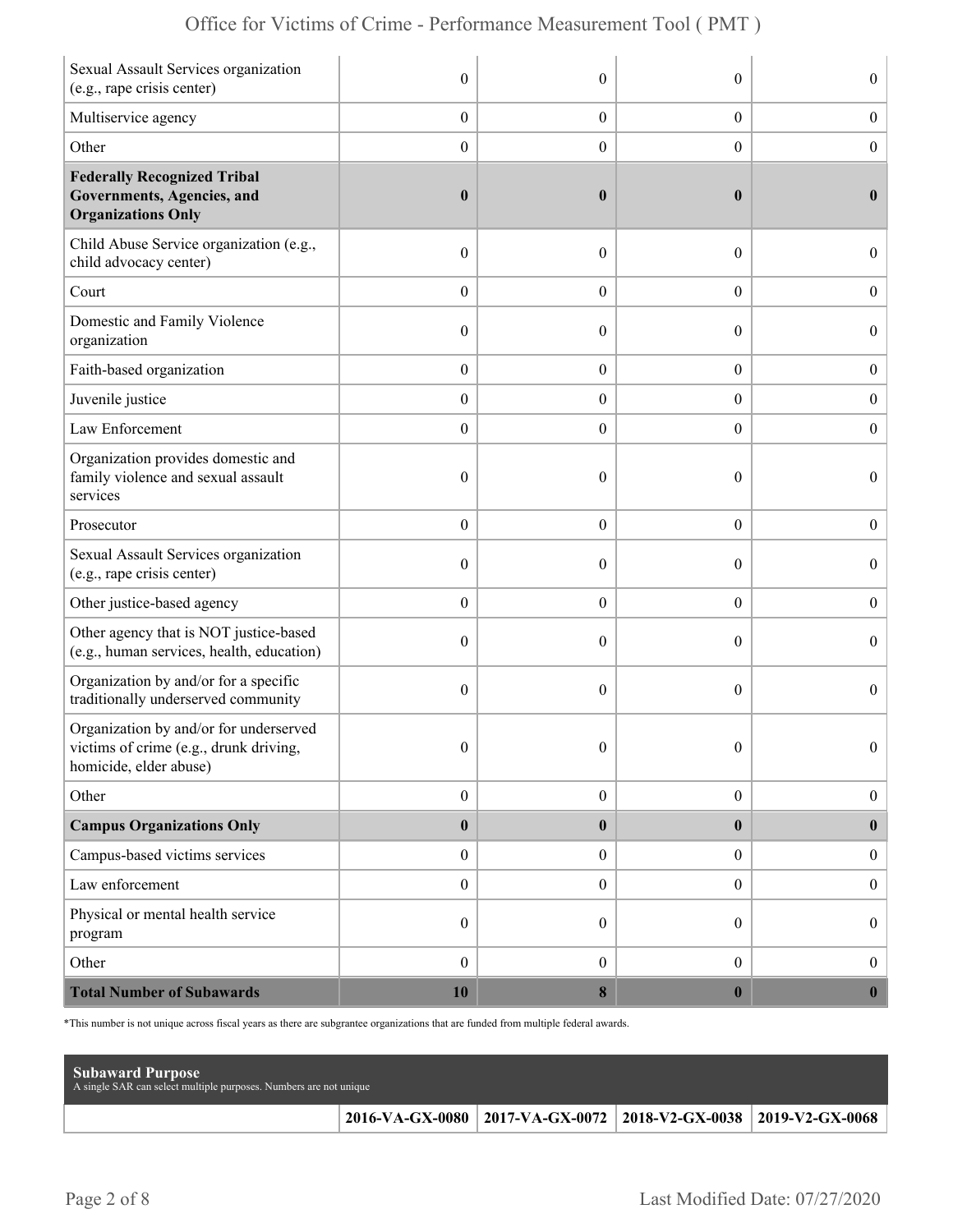| A. Continue a VOCA-funded victim<br>project funded in a previous year                  | 10 |  |  |
|----------------------------------------------------------------------------------------|----|--|--|
| B. Expand or enhance an existing project<br>not funded by VOCA in the previous<br>year | 0  |  |  |
| C. Start up a new victim services project                                              | 0  |  |  |
| D. Start up a new Native American<br>victim services project                           | 0  |  |  |
| E. Expand or enhance an existing <b>Native</b><br>American project                     | 0  |  |  |

**VOCA and Match Funds** A single SAR can select multiple service types. Numbers are not unique

|                                                              | 2016-VA-GX-0080 | $2017$ -VA-GX-0072   2018-V2-GX-0038 |          | 2019-V2-GX-0068 |
|--------------------------------------------------------------|-----------------|--------------------------------------|----------|-----------------|
| A.INFORMATION & REFERRAL                                     | 10              | 8                                    | 0        |                 |
| <b>B.PERSONAL</b><br>ADVOCACY/ACCOMPANIMENT                  | 8               |                                      | 0        |                 |
| <b>C.EMOTIONAL SUPPORT OR</b><br><b>SAFETY SERVICES</b>      |                 | h                                    |          |                 |
| <b>D.SHELTER/HOUSING SERVICES</b>                            |                 |                                      | $\Omega$ |                 |
| E.CRIMINAL/CIVIL JUSTICE<br><b>SYSTEM ASSISTANCE</b>         |                 |                                      |          |                 |
| <b>F. ASSISTANCE IN FILING</b><br><b>COMPENSATION CLAIMS</b> | 9               |                                      | 0        |                 |

| <b>Priority and Underserved Requirements</b> |                 |                 |                 |                 |  |  |
|----------------------------------------------|-----------------|-----------------|-----------------|-----------------|--|--|
| <b>Priority Area</b>                         | 2016-VA-GX-0080 | 2017-VA-GX-0072 | 2018-V2-GX-0038 | 2019-V2-GX-0068 |  |  |
| <b>Child Abuse</b>                           |                 |                 |                 |                 |  |  |
| <b>Total Amount</b>                          | \$83,500.00     | \$70,648.00     | \$0.00          | \$0.00          |  |  |
| % of Total Federal Award                     | 15.00 %         | 14.00 %         |                 |                 |  |  |
| <b>Domestic and Family Violence</b>          |                 |                 |                 |                 |  |  |
| <b>Total Amount</b>                          | \$215,000.00    | \$166,050.00    | \$0.00          | \$0.00          |  |  |
| % of Total Federal Award                     | 39.00 %         | 33.00 %         |                 |                 |  |  |
| <b>Sexual Assault</b>                        |                 |                 |                 |                 |  |  |
| <b>Total Amount</b>                          | \$123,000.00    | \$166,050.00    | \$0.00          | \$0.00          |  |  |
| % of Total Federal Award                     | 22.00 %         | 33.00 %         |                 |                 |  |  |
| <b>Underserved</b>                           |                 |                 |                 |                 |  |  |
| <b>Total Amount</b>                          | \$31,801.00     | \$69,941.00     | \$0.00          | \$0.00          |  |  |
| % of Total Federal Award                     | $6.00\%$        | 14.00 %         |                 |                 |  |  |

| <b>Budget and Staffing</b>  |                                                                       |  |
|-----------------------------|-----------------------------------------------------------------------|--|
| <b>Staffing Information</b> | 2016-VA-GX-0080   2017-VA-GX-0072   2018-V2-GX-0038   2019-V2-GX-0068 |  |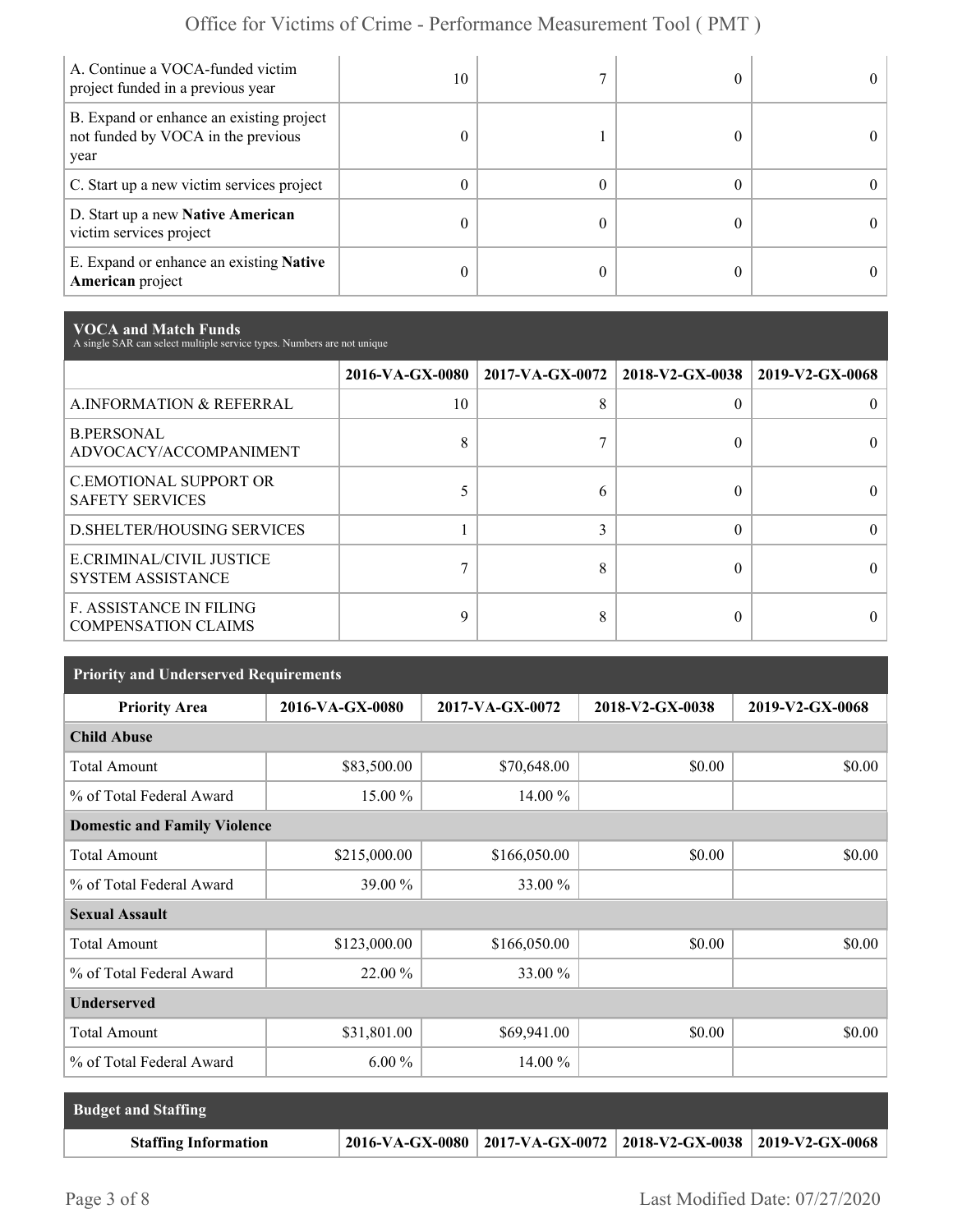| Total number of paid staff for all<br>subgrantee victimization program and/or<br>services                                                            | 12       | 14       |  |
|------------------------------------------------------------------------------------------------------------------------------------------------------|----------|----------|--|
| Number of staff hours funded through<br>this VOCA award (plus match) for<br>subgrantee's victimization programs<br>and/or services                   | 21200    | 21216    |  |
| Total number of volunteer staff<br>supporting the work of this VOCA award<br>(plus match) for subgrantee's<br>victimization programs and/or services | $\theta$ | $\Omega$ |  |
| Number of volunteer hours supporting<br>the work of this VOCA award (plus<br>match) for subgrantee's victimization<br>programs and/or services       | $\theta$ | $\Omega$ |  |

#### **AGGREGATED SUBGRANTEE PERFORMANCE MEASURE DATA**

**Victimization Type**

|                                                                                               | Number of                                                                          | <b>Number of Individuals Who Actually Received Services</b><br><b>Based on a Presenting Victimization</b> |                           |                           |                           |                                  |  |
|-----------------------------------------------------------------------------------------------|------------------------------------------------------------------------------------|-----------------------------------------------------------------------------------------------------------|---------------------------|---------------------------|---------------------------|----------------------------------|--|
| <b>Victimization Type</b>                                                                     | <b>Subgrantees Indicating</b><br><b>Intent to Serve This</b><br><b>Victim Type</b> | <b>Quarter</b><br>1 Total                                                                                 | <b>Quarter</b><br>2 Total | <b>Quarter</b><br>3 Total | <b>Quarter</b><br>4 Total | Per<br><b>Quarter</b><br>Average |  |
| <b>Adult Physical Assault (includes</b><br>Aggravated and Simple Assault)                     | 8                                                                                  | 14                                                                                                        | 25                        | 16                        | 28                        | 20                               |  |
| <b>Adult Sexual Assault</b>                                                                   | 8                                                                                  | 8                                                                                                         | 19                        | 8                         | 3                         | 9                                |  |
| Adults Sexually Abused/Assaulted as<br>Children                                               | 8                                                                                  | $\overline{2}$                                                                                            | $\overline{2}$            | $\mathbf{1}$              | $\theta$                  | 1                                |  |
| Arson                                                                                         | $\overline{2}$                                                                     | $\overline{0}$                                                                                            | $\mathbf{0}$              | $\boldsymbol{0}$          | $\overline{0}$            | $\boldsymbol{0}$                 |  |
| Bullying (Verbal, Cyber or Physical)                                                          | $\overline{7}$                                                                     | 5                                                                                                         | $\overline{2}$            | 12                        | 9                         | $\overline{7}$                   |  |
| <b>Burglary</b>                                                                               | $\overline{3}$                                                                     | $\overline{4}$                                                                                            | 4                         | 15                        | 9                         | 8                                |  |
| Child Physical Abuse or Neglect                                                               | 8                                                                                  | 5                                                                                                         | 6                         | $\overline{7}$            | 10 <sup>1</sup>           | 7                                |  |
| Child Pornography                                                                             | $\overline{3}$                                                                     | $\overline{0}$                                                                                            | $\mathbf{0}$              | $\overline{0}$            | $\theta$                  | $\boldsymbol{0}$                 |  |
| Child Sexual Abuse/Assault                                                                    | 7                                                                                  | $\overline{7}$                                                                                            | 6                         | 3                         | 9                         | 6                                |  |
| Domestic and/or Family Violence                                                               | 8                                                                                  | 47                                                                                                        | 94                        | 61                        | 81                        | 70                               |  |
| <b>DUI/DWI</b> Incidents                                                                      | 8                                                                                  | 3                                                                                                         | 3                         | $\mathbf{1}$              | $\theta$                  | $\mathbf{1}$                     |  |
| Elder Abuse or Neglect                                                                        | $\overline{7}$                                                                     | 1                                                                                                         | $\overline{2}$            | $\mathbf{1}$              | 2                         | $\mathbf{1}$                     |  |
| Hate Crime:<br>Racial/Religious/Gender/ Sexual<br>Orientation/Other (Explanation<br>Required) | 7                                                                                  | $\boldsymbol{0}$                                                                                          | $\boldsymbol{0}$          | $\boldsymbol{0}$          | $\boldsymbol{0}$          | $\boldsymbol{0}$                 |  |
| Human Trafficking: Labor                                                                      | 5                                                                                  | $\boldsymbol{0}$                                                                                          | $\mathbf{0}$              | $\boldsymbol{0}$          | $\theta$                  | $\boldsymbol{0}$                 |  |
| Human Trafficking: Sex                                                                        | 5                                                                                  | 1                                                                                                         | 1                         | $\mathbf{1}$              | 3                         | 1                                |  |
| Identity Theft/Fraud/Financial Crime                                                          | $\overline{2}$                                                                     | $\boldsymbol{0}$                                                                                          | $\boldsymbol{0}$          | $\boldsymbol{0}$          | $\boldsymbol{0}$          | $\overline{0}$                   |  |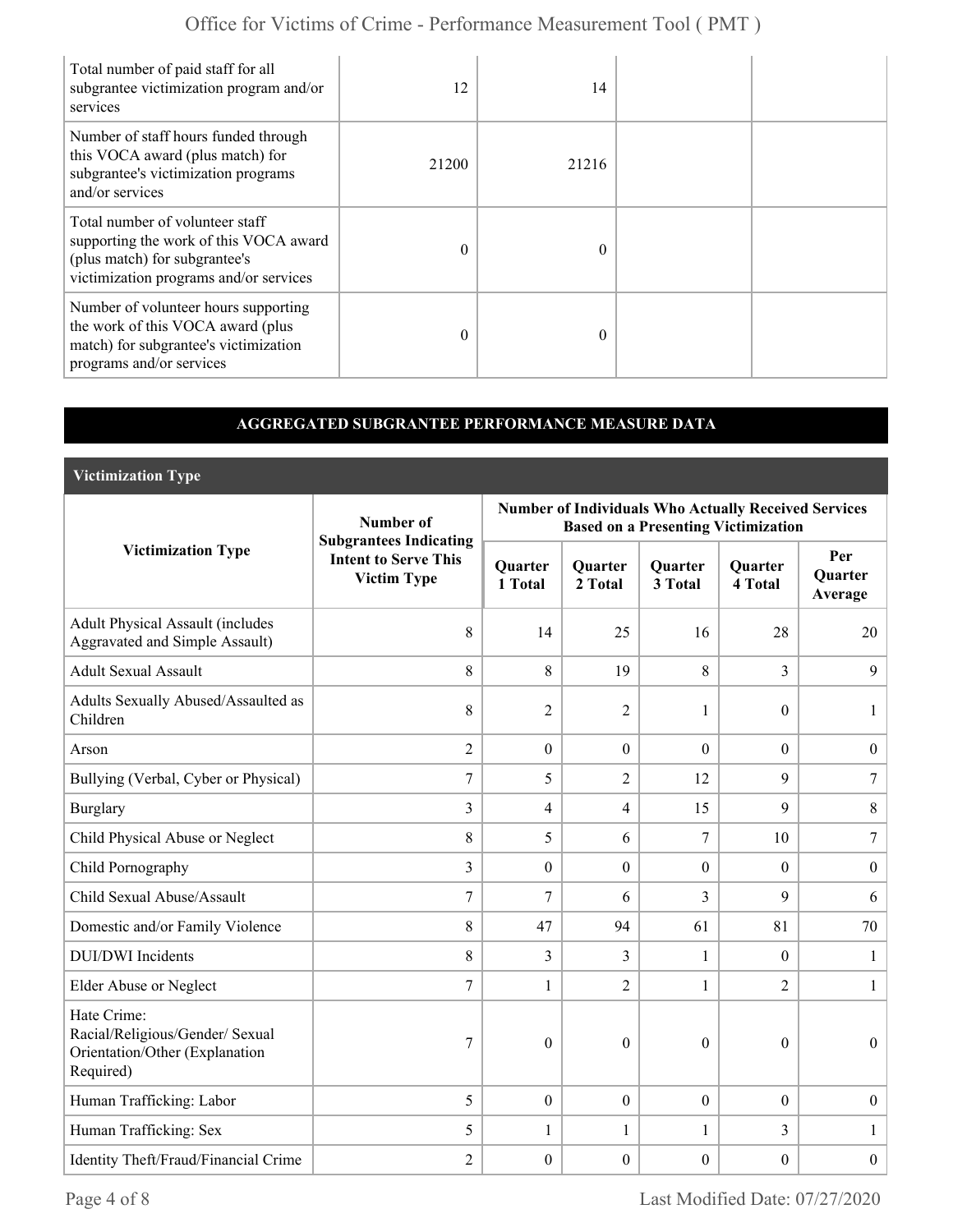| Kidnapping (non-custodial)                           | 2              | $\theta$         | 0                | $\theta$ | $\theta$ | $\theta$       |
|------------------------------------------------------|----------------|------------------|------------------|----------|----------|----------------|
| Kidnapping (custodial)                               | $\overline{2}$ | $\theta$         | 0                | $\theta$ | $\theta$ | $\theta$       |
| Mass Violence<br>(Domestic/International)            | $\overline{2}$ | $\boldsymbol{0}$ | 0                | $\theta$ | $\theta$ | $\theta$       |
| Other Vehicular Victimization (e.g.,<br>Hit and Run) | $\overline{2}$ | $\theta$         | $\boldsymbol{0}$ | $\theta$ | $\theta$ | $\theta$       |
| Robbery                                              | 4              | $\theta$         | 3                | 4        |          | 2              |
| Stalking/Harassment                                  | 8              | $\overline{4}$   |                  | 3        | 3        | 2              |
| <b>Survivors of Homicide Victims</b>                 | 7              | 3                | 3                | 3        | 3        | 3              |
| Teen Dating Victimization                            | 4              | $\theta$         | $\theta$         | $\theta$ | $\Omega$ | $\overline{0}$ |
| Terrorism (Domestic/International)                   | $\overline{2}$ | $\theta$         | $\theta$         | $\theta$ | $\Omega$ | $\theta$       |
| Other                                                | $\mathbf{0}$   | 149              | 110              | 126      | 119      | 126            |

# **Special Classifications of Individuals**

|                                                           | <b>Number of Individuals Self Reporting a Special Classification</b> |                                  |                           |                                  |                        |  |
|-----------------------------------------------------------|----------------------------------------------------------------------|----------------------------------|---------------------------|----------------------------------|------------------------|--|
| <b>Special Classifications of Individuals</b>             | <b>Quarter 1</b><br><b>Total</b>                                     | <b>Quarter 2</b><br><b>Total</b> | Quarter 3<br><b>Total</b> | <b>Quarter 4</b><br><b>Total</b> | Per Quarter<br>Average |  |
| Deaf/Hard of Hearing                                      |                                                                      | 3                                | $\Omega$                  | 5                                |                        |  |
| Homeless                                                  | 11                                                                   | $\theta$                         |                           | 4                                | 20                     |  |
| Immigrants/Refugees/Asylum Seekers                        | 7                                                                    | 3                                | 8                         | 0                                | 14                     |  |
| <b>LGBTQ</b>                                              | 3                                                                    | 4                                | 3                         |                                  | 6                      |  |
| Veterans                                                  |                                                                      | $\overline{2}$                   | $\overline{2}$            | 3                                | 5                      |  |
| Victims with Disabilities: Cognitive/<br>Physical /Mental | 4                                                                    | 10                               | 8                         | 9                                | 22                     |  |
| Victims with Limited English Proficiency                  | 10                                                                   | 13                               | 14                        | 11                               | 45                     |  |
| Other                                                     | $\mathbf{0}$                                                         | $\theta$                         | $\Omega$                  | 0                                | 0                      |  |

| <b>General Award Information</b>                                                                                             |               |           |
|------------------------------------------------------------------------------------------------------------------------------|---------------|-----------|
| <b>Activities Conducted at the Subgrantee Level</b>                                                                          | <b>Number</b> | Percent   |
| Total number of individuals who received services during the Fiscal Year.                                                    | 856           |           |
| Total number of anonymous contacts who received services during the Fiscal Year                                              | 122           |           |
| Number of new individuals who received services from your state for the first time during the Fiscal Year.                   | 685           | $80.02\%$ |
| Of the clients who received services, how many presented with more than one type of victimization during<br>the Fiscal Year? | 173           | $20.21\%$ |
| Number of individuals assisted with a victim compensation application during the Fiscal Year.                                | 87            |           |

| <b>Demographics</b>                                  |               |          |
|------------------------------------------------------|---------------|----------|
| Demographic Characteristic of New Individuals Served | <b>Number</b> | Percent  |
| <b>Race/Ethinicity</b>                               |               |          |
| American Indian or Alaska Native                     | $^{(1)}$      | $0.00\%$ |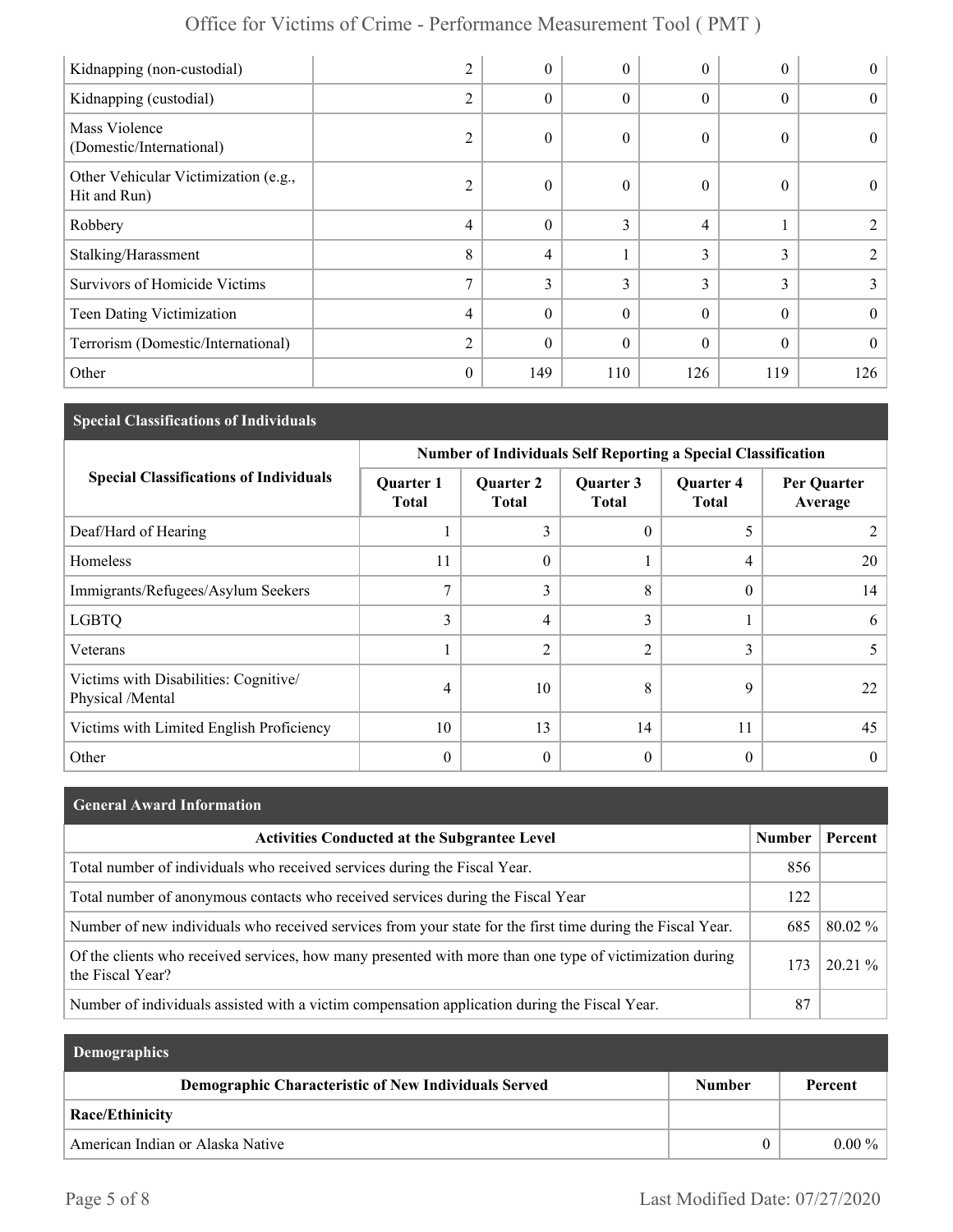| Asian                                     | 95               | 13.87%     |
|-------------------------------------------|------------------|------------|
| <b>Black or African American</b>          | $\boldsymbol{0}$ | $0.00\,\%$ |
| Hispanic or Latino                        | $\boldsymbol{0}$ | $0.00\%$   |
| Native Hawaiian or Other Pacific Islander | 231              | 33.72%     |
| White Non-Latino or Caucasian             | 17               | 2.48 %     |
| Some Other Race                           | 9                | 1.31 $\%$  |
| <b>Multiple Races</b>                     | 5                | $0.73 \%$  |
| Not Reported                              | 11               | 1.61%      |
| Not Tracked                               | 317              | 46.28%     |
| <b>Race/Ethnicity Total</b>               | 685              |            |
| <b>Gender Identity</b>                    |                  |            |
| Male                                      | 98               | 14.31 %    |
| Female                                    | 259              | 37.81 %    |
| Other                                     | 21               | $3.07\%$   |
| Not Reported                              | $\boldsymbol{0}$ | $0.00\,\%$ |
| Not Tracked                               | 307              | 44.82 %    |
| <b>Gender Total</b>                       | 685              |            |
| Age                                       |                  |            |
| Age 0-12                                  | 33               | 4.82 %     |
| Age 13-17                                 | 41               | 5.99%      |
| Age 18-24                                 | 50               | 7.30 %     |
| Age 25-59                                 | 196              | 28.61 %    |
| Age 60 and Older                          | 17               | 2.48 %     |
| Not Reported                              | 17               | 2.48 %     |
| Not Tracked                               | 331              | 48.32 %    |
| <b>Age Total</b>                          | 685              |            |

| <b>Direct Services</b> |                                                                                 |                                                                  |                                                                           |                         |
|------------------------|---------------------------------------------------------------------------------|------------------------------------------------------------------|---------------------------------------------------------------------------|-------------------------|
| <b>Service Area</b>    | # of Subgrantees<br><b>That Provided</b><br><b>Services in This</b><br>Category | # of<br><b>Individuals/Contacts</b><br><b>Receiving Services</b> | <b>Specific Service</b>                                                   | Frequency<br>of Service |
|                        |                                                                                 |                                                                  | Enter the number of times services were<br>provided in each subcategory.  | $\theta$                |
|                        |                                                                                 |                                                                  | A1. Information about the criminal<br>justice process                     | 289                     |
| A. Information $\&$    | 7                                                                               | 568                                                              | A2. Information about victim rights, how<br>to obtain notifications, etc. | 246                     |
| Referral               |                                                                                 |                                                                  | A3. Referral to other victim service<br>programs                          | 160                     |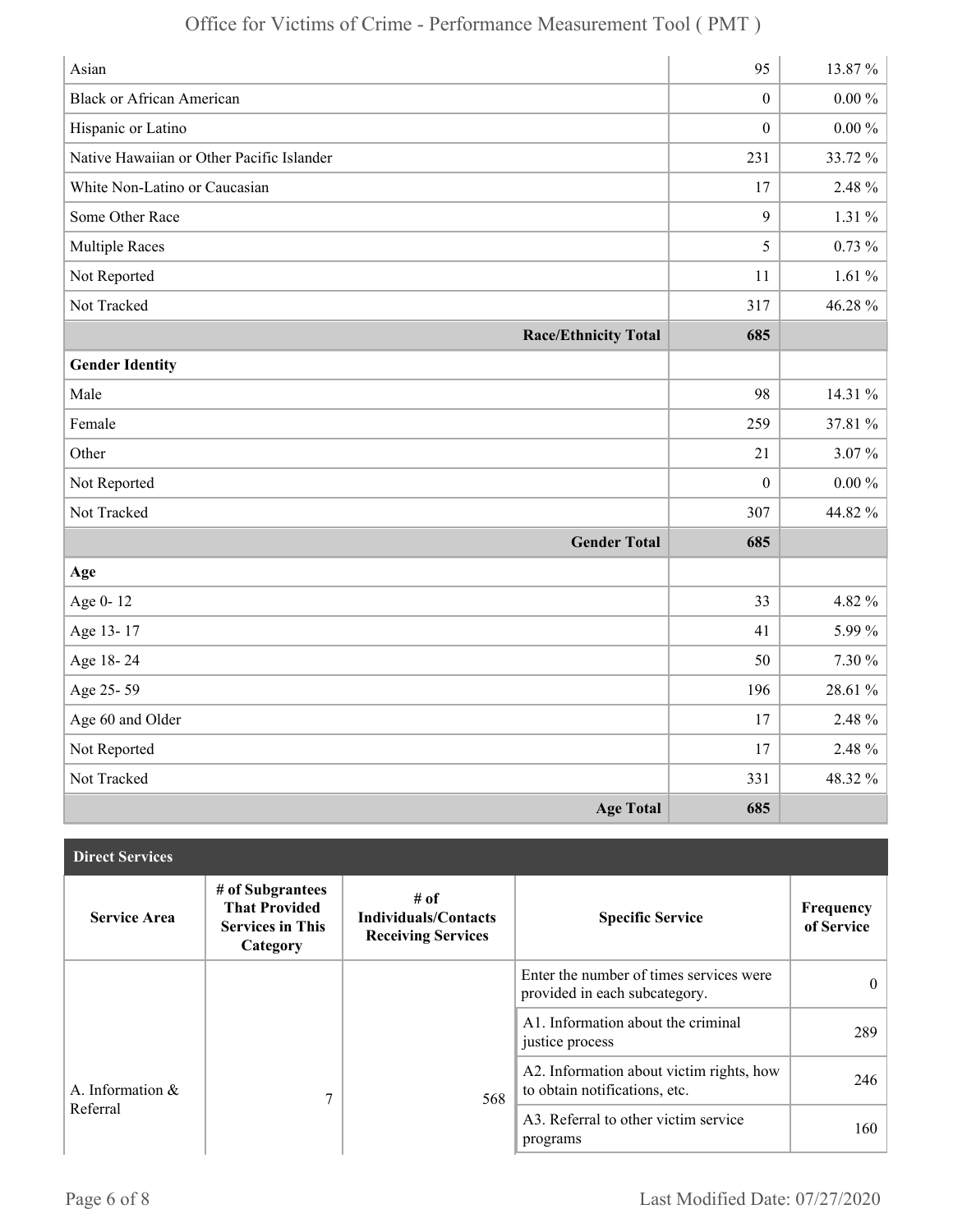|                                                  |   |     | A4. Referral to other services, supports,<br>and resources (includes legal, medical,<br>faith-based organizations, address<br>confidentiality programs, etc.) | 281              |
|--------------------------------------------------|---|-----|---------------------------------------------------------------------------------------------------------------------------------------------------------------|------------------|
| <b>B.</b> Personal<br>Advocacy/<br>Accompaniment |   |     | Enter the number of times services were<br>provided in each subcategory.                                                                                      | $\boldsymbol{0}$ |
|                                                  |   |     | B1. Victim advocacy/accompaniment to<br>emergency medical care                                                                                                | 3                |
|                                                  |   |     | B2. Victim advocacy/accompaniment to<br>medical forensic exam                                                                                                 | $\boldsymbol{0}$ |
|                                                  |   |     | B3. Law enforcement interview<br>advocacy/accompaniment                                                                                                       | 54               |
|                                                  |   |     | B4. Individual advocacy (e.g., assistance<br>in applying for public benefits, return of<br>personal property or effects)                                      | 106              |
|                                                  | 4 | 164 | B5. Performance of medical or<br>nonmedical forensic exam or interview<br>or medical evidence collection                                                      | 1                |
|                                                  |   |     | B6. Immigration assistance (e.g., special<br>visas, continued presence application,<br>and other immigration relief)                                          | 10               |
|                                                  |   |     | B7. Intervention with employer, creditor,<br>landlord, or academic institution                                                                                | 26               |
|                                                  |   |     | B8. Child or dependent care assistance<br>(includes coordination of services)                                                                                 | 18               |
|                                                  |   |     | B9. Transportation assistance (includes<br>coordination of services)                                                                                          | 1801             |
|                                                  |   |     | B10. Interpreter services                                                                                                                                     | 32               |
|                                                  |   |     | Enter the number of times services were<br>provided in each subcategory.                                                                                      | $\boldsymbol{0}$ |
|                                                  |   |     | C1. Crisis intervention (in-person,<br>includes safety planning, etc.)                                                                                        | 197              |
|                                                  |   |     | C2. Hotline/crisis line counseling                                                                                                                            | 62               |
| C. Emotional<br><b>Support or Safety</b>         | 6 | 297 | C3. On-scene crisis response (e.g.,<br>community crisis response)                                                                                             | 11               |
| Services                                         |   |     | C4. Individual counseling                                                                                                                                     | 280              |
|                                                  |   |     | C5. Support groups (facilitated or peer)                                                                                                                      | 30               |
|                                                  |   |     | C6. Other Therapy (traditional, cultural,<br>or alternative healing; art, writing, or<br>play therapy, etc.)                                                  | 136              |
|                                                  |   |     | C7. Emergency financial assistance                                                                                                                            | $\boldsymbol{0}$ |
|                                                  | 3 | 88  | Enter the number of times services were<br>provided in each subcategory.                                                                                      | $\boldsymbol{0}$ |
| D. Shelter/Housing                               |   |     | D1. Emergency shelter or safe house                                                                                                                           | 2641             |
| Services                                         |   |     | D2. Transitional housing                                                                                                                                      | $\boldsymbol{0}$ |